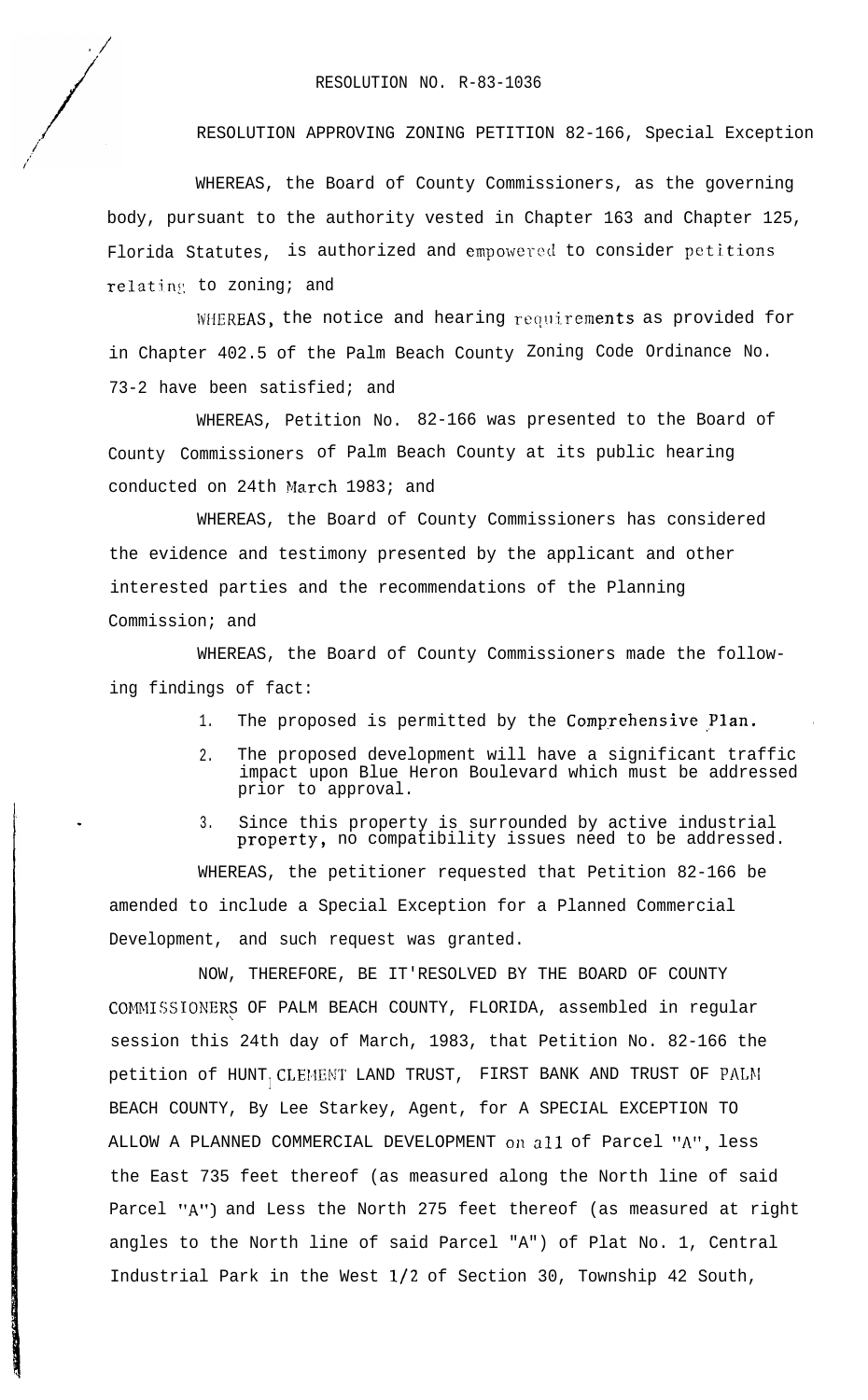Range 43 East, as recorded in Plat Book 30, Page 37. Said property located on the Northeast corner of the intersection'of Blue Heron Boulevard and Central Industrial Drive, was approved as amended subject to the following conditions:

- 1. Prior to final site plan approval, the developer shall enter into a contract for utility services with the city of Riviera Beach.
- $2^{\circ}$ The property owner shall convey to Palm Beach County 60 feet from centerline for the ultimate right-of-way for Blue Heron Boulevard, within 90 days of this approval.
- 3. Only one access onto Central Industrial Drive will be permitted approximately 250 feet north of Blue Heron Boulevard.
- 4. Only one access onto Blue Heron Boulevard will be permitted approximately 275 east of Central Industrial Drive.
- 5. T-he developer shall contribute a pro-rata share **toward** the cost of signalization, (25%), of the intersection of Central Industrial Drive and Blue Heron Boulevard, if said signalization is warranted within five years after  $\mathfrak t$ he issuance of the final certificate of occupancy.
- 6. The developer shall construct concurrent with on-site paving and drainage pursuant to a permit from the Office of the County Engineer:
	- a) Lengthening of the existing left turn lane west approach on Blue Heron Boulevard at Central Industrial Drive per the County Engineer's approval.
	- b) Left turn lane north approach on Central Industrial Drive at the project entrance road.
- 7. Daveloper shall contribute the sum of \$20,788.00 toward the cost of meeting this project's direct and identifiable traffic impact at the time of issuance of building permits at the rate of \$13,288.00 for the proposed restaurant,  $$6,375.00$  for the proposed bank and  $$1,125.00$  for the proposed offices.
- 8. The developer shall take reasonable precautions during development of this property to insure that fugitive particulates (dust particles) from this project do not become a nuisance to neighboring properties.
- 9. The developer shall take necessary measures during the ~.development of this property to prevent pollutant runoff to neighboring and nearby surface waters.

Commiss ioncr Bailey , moved for approval of the petition. The motion was seceonded by Commissioner Wilken , and upon being put to a vote, the vote was as follows: